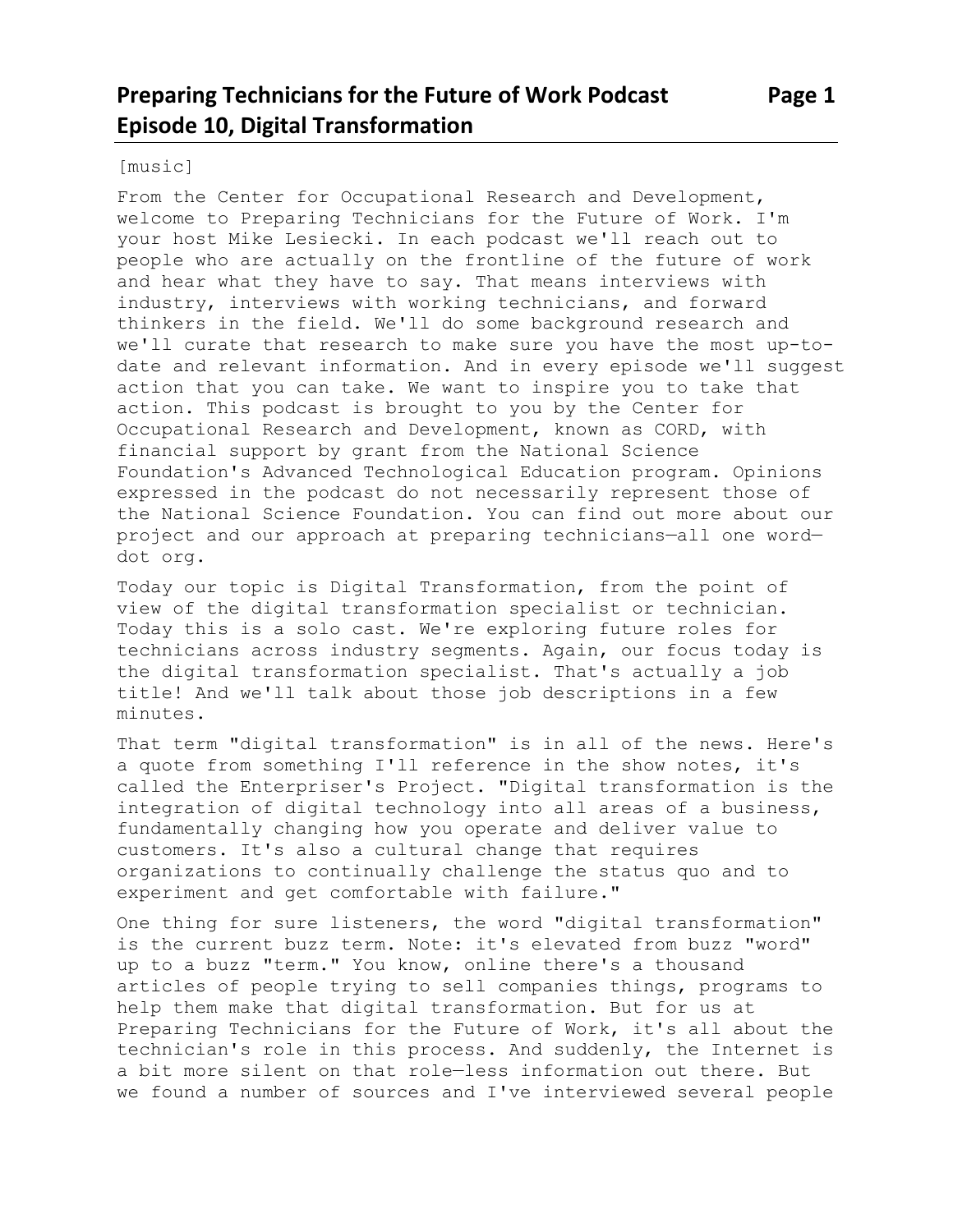in the preparation for this podcast. So, why don't we start with an example, to sort of make this relevant to us?

A field service technician is an important role in many equipment companies. And boy, they have to like to travel because they do a lot of it! For example, a field service tech from Applied Materials in Silicon Valley in the San Jose area may have to jump on a plane to deal with a troublesome semiconductor chip etcher at Intel in Chandler, Arizona. When she gets back home, she's tired, but she has to scan and submit her travel receipts. She's frustrated. It takes a half an hour to do all this and, as a millennial, she thinks, "There has to be a better way!"

In her mind she uses simple troubleshooting technique called the Five Why's. More about that later in a future episode. Her analysis shows the network security prevents the direct digital input of her receipts and travel data. Well, she like any good millennial, thinks "There must be an app for that!" Her digital transformation idea gets forwarded into the company and gets noticed, applied commissions and modification of their field service app on their internal IT server, and they create a photo feature to capture the receipts directly—right through the app and to code it back into that job that she traveled on. Well, before you know it, literally hundreds of applied employees are saving that half an hour. She just made a digital transformation in the processes that run her company. That was a simple example, right? Running into a challenge, a pain, a problem, and coming up with a digital solution for it.

So, what does it mean to be a digital transformation specialist in a formal sense? Well, I went out to the website called Simply Hired and I looked up job descriptions. The digital transformation specialist. And here's what it says in the description: "performs analysis, diagnostics, development, testing, and documentation." Ok, well, that doesn't sound so different for me than a typical technician role at all! But then it says, that person is responsible for "proactively identifying technology opportunities that impact corporate business strategies and performance." Well, there's a little bit of a different slant: then "proactively identify technology opportunities." That's where the digital transformation comes in. And then the description goes on to say something important that I want to point out to you. It says, "The digital transformation specialists must be willing to educate project team members on business unit goals and objectives and to inform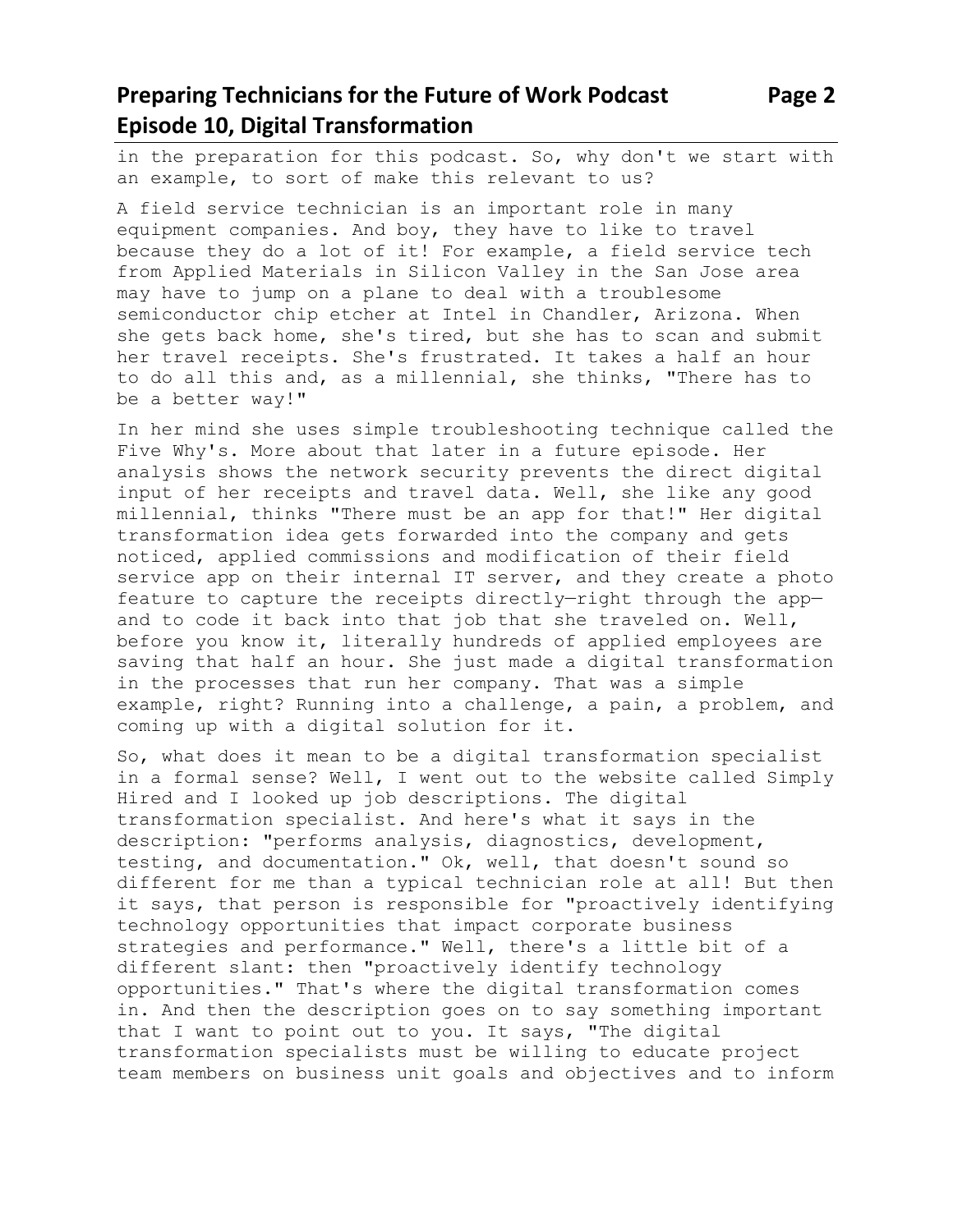the business on the value of this digital- and informationtechnology based transformation that's occurring."

And finally, the job description talks about adaptable communication skills. Well, that's almost in every job description today. But listen to this part: "The ability to translate between technical and business language." Now, that's something rather unique. As we explored the role of a technician, as a digital transformation specialist, this is what we found: they often will work in teams—teams that involve engineers, other technicians, other first line workers, IT folks—and they'll approach things largely from a project-based standpoint. Their job as technicians is not only to make this transformation, but to convey it to other first-line workers who are running the processes and making the products that the company thrives upon. In other words, the day-to-day business of the organization has to continue. They have to keep making product. They have to continue running the processes that drive their business. While, at the same time, they're approaching this new era of digital transformation.

Our project, Preparing Technicians for the Future of Work, has site-visited several different industry members. And here's our observation from a group we visited in Wisconsin. Their production lines were running. And they were running fast! And a lot of effort going on! But, off to one side, was a new line that was being set up by, well, let's call it the "digital transformation team." I'm not sure they called it that in that particular Factory, but that was their effect. In other words, they were setting up the automated processes, the data analyses, the data transmission between the various tools—setting everything up, getting ready to integrate it into the main process line.

That really impressed us because it came up to us very strongly that businesses must keep running. They have to continue producing product, making goods and services—that's how they survive! At the same time, in the digital transformation side, they recognize they have to do that. So, they'll set up something on the side: troubleshoot it, shake it, and then count on key technicians and others to integrate that into their process lines.

I think this has some important implications for our education programs that are going on right across the country now. Let's take a look at them. Most technicians and line workers don't think of themselves as digital transformation specialists. They think of themselves as people who need to get the work done at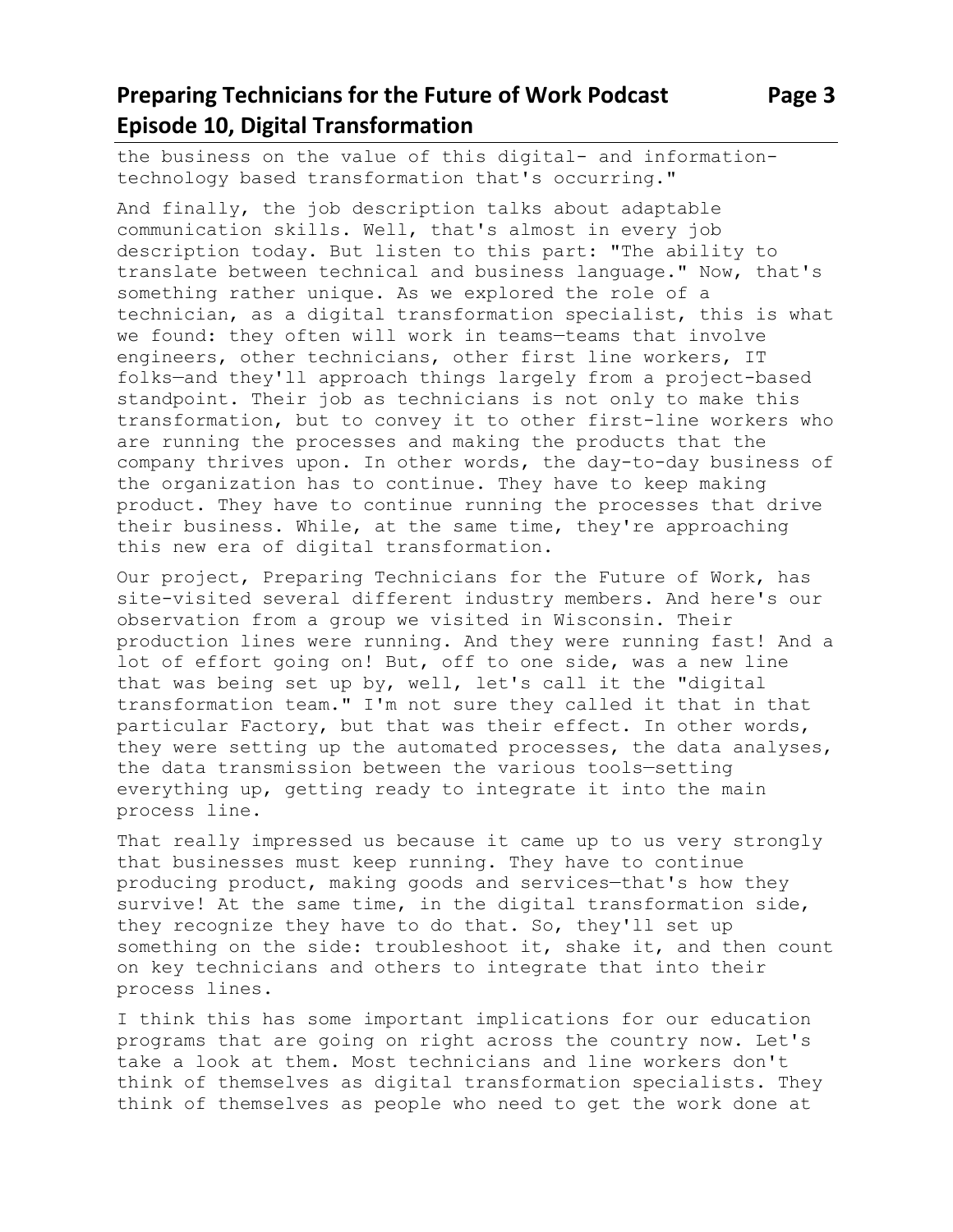# **Preparing Technicians for the Future of Work Podcast Page 4 Episode 10, Digital Transformation**

the time. Now, turn your attention and your thoughts to the education programs. Most of our students don't think of themselves as digital transformation specialists. They think of themselves enrolled in Mechatronics programs, or working on Electronics degree, or degree in Information Technology, or an Associate's degree in Biotechnology.

We can help as educators start to change their perspective of their role in the workforce. What does that mean? Well, typically it's going to mean more knowledge of digital technologies. For example, I'm not sure how much time we spend with our students on SQL databases. I think if you're an IT technician you probably do spend some time there. But in general, our students mostly use Excel—and that's sort of a database, in a way—but they don't do much more than that. Once they become digital transformation specialists, or whatever it's called in the business that they're working in, they're much more likely to be involved with data: acquiring data, analyzing data, using software to make sense of large volumes of data.

And that reminds me, as I was preparing for this episode, I came across the term, as all of us have, "big data." What does that mean? Well, here's an interesting definition: "Big data is something that cannot be analyzed using an Excel spreadsheet." In other words, the data is complicated enough or extensive enough that a human looking at an Excel spreadsheet can't quite make sense of it. So, you need to turn to big data analysis tools. And there's a lot of them out there.

I got diverted there for a moment. But, the key thing for our students is that they have to think more about data and how it's used. Well, how do we do that in an education program? Any instructor, any professor out there will say, "You just simply don't add another course on big data or data analyses into your program, because there's limits on the number of credit hours, for example." But what professors and faculty and teachers know how to do is to infuse technology experiences into their existing programs, to create learning experiences often through project-based learning. So, what I'm suggesting, educators, as you create project-based learning opportunities for your students, make sure that data analyses, data acquisition, thinking about data is part of the project that you're devising.

I'm going to give an example, in just a moment, as what we might do as a learning experience for our students. But let me pause and go out to New York and explore a worker at the Mars candy company. And her title is Digital Transformation Specialist. I got this information from an article that was posted in the New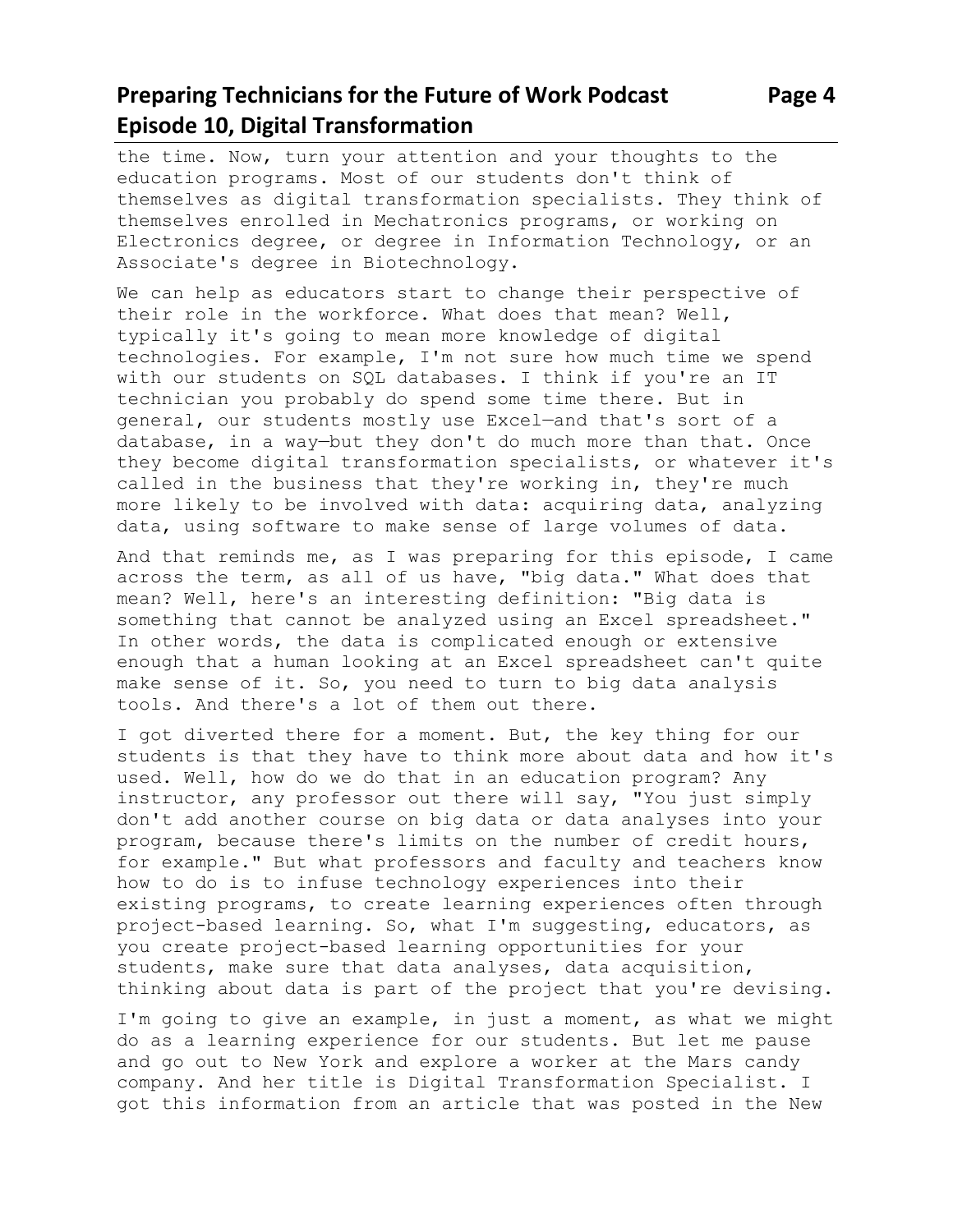## **Preparing Technicians for the Future of Work Podcast Page 5 Episode 10, Digital Transformation**

York Times and was titled "Digital Transformation Associate." In the interview they asked her, "What do you do at work?" She said, "My job is to help move the company forward in a world that's digital. We're a traditional manufacturing company and we need to be ready for the future. I consider what opportunities the future will present, and how we can best react, and how we'll make decisions about them. I explored ways in which new technologies and tools, such as machine learning and artificial intelligence, will impact our processes here. And how we should experiment with those ideas? And are we even looking at the right problem?" They asked her, "Did anyone do this at Mars before you?" And she said, "It's a new type of role here. And one of my goals is to explain what's possible in simple language—so people understand. Part of my work," she said, "involves prototyping."

"We had a project where we were growing peanut plants in a fish tank using only digital technologies, that is, without human intervention. We had sensors. We had an automated watering and filtering system. We wanted to analyze what impact that would have on how the plants would grow. With those peanut plants we wanted to see if we could learn anything for partnering with our farmers. Anything. And everything. How we might use technology. And how a team comes together and tries different ideas."

I think those were very insightful comments on her part. And for me, helped frame what a digital transformation associate, or specialist, or technician, might do. Notice in her comments, she talked about communicating. Remember, back to that job description: "...the ability to translate technology terms, technology ideas, and business ideas." To be able to make that conversation. There's their opportunity, as we invoke digital transformation for our students in our programs, what should we do? What can we do? Let's look at an example.

Okay. Now it's time for me to put my money where my mouth is. I've talked about bringing these sort of digital transformation ideas into the classroom. But how does one actually do it? Well, here's an idea, and it's a learning activity that I developed for our project. It has to do with sensors. And connecting them to an iPhone. And data logging. All the type of things that a digital transformation specialist might be expected to do.

So, here's the idea. Suppose in one of the factory buildings, here's the scenario: there's a room that's not often used and the heating systems are not turned on just to conserve energy. However, occasionally the environment gets below freezing temperatures. And in a couple of cases this has resulted in a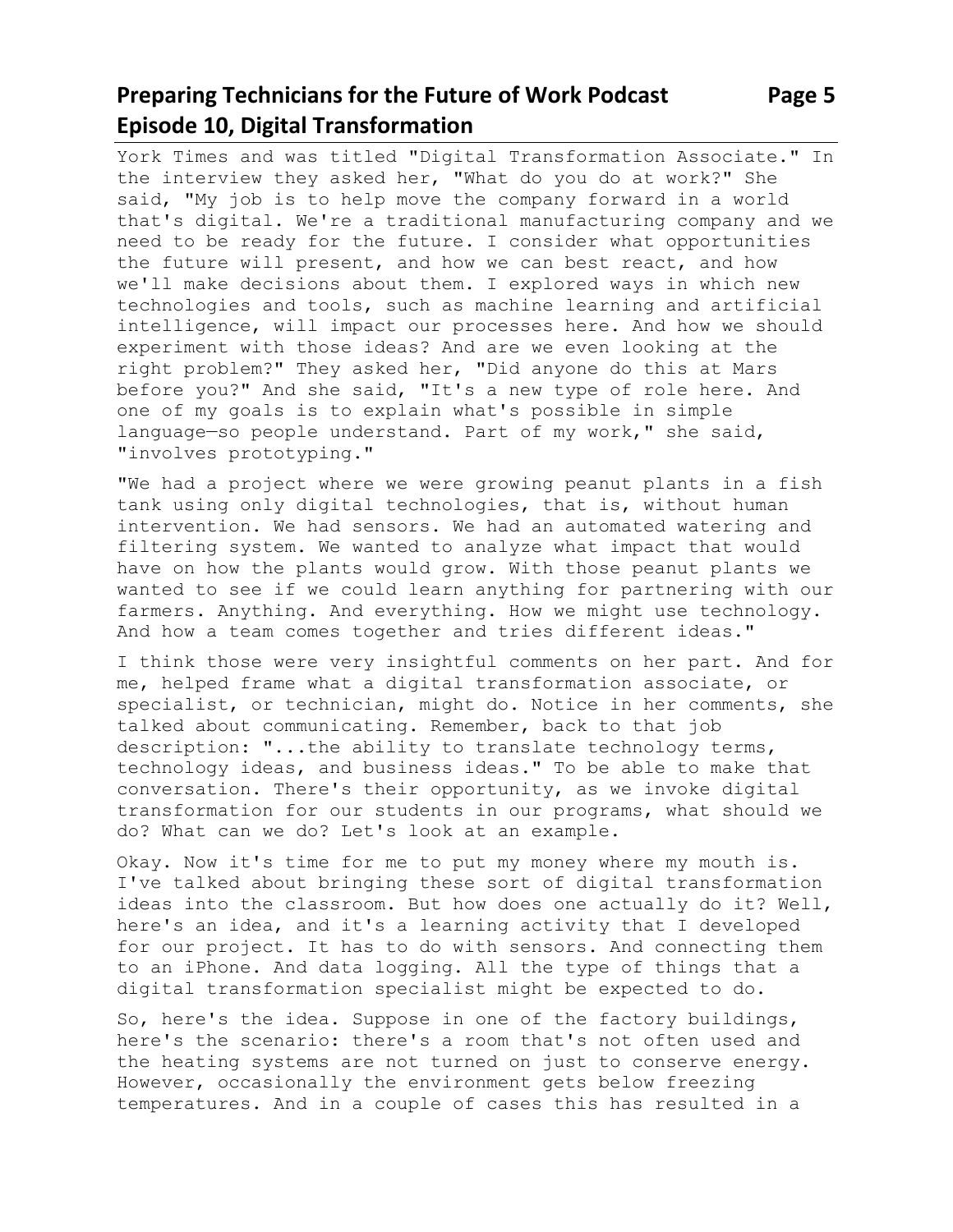## **Preparing Technicians for the Future of Work Podcast Page 6 Episode 10, Digital Transformation**

water line breakage and a lot of damage in the past. So, they're faced with several things. The digital transformation specialist team considers the problem, and they said, "If we had some simple sensors measuring the temperature, compared to other places in the building, we might be able to analyze the situation. Make recommendations. It could be as simple as turning on a space heater on an automated mechanism, coming from the sensor data, that prevents the room from going below 32 degrees."

Well, you can see that's a pretty simple problem. But it involves the following things. Number one, the sensor. And as we've heard in prior podcasts, sensor technologies is really an important part of this thing called the industrial Internet of Things. So, we want to make sure that our digital transformation team is using a set of sensors. So, what sensors we should use? Well, I went on to the internet and found something called an "SHT31 Smart Gadget." That sounds pretty funny doesn't it? I'll make sure these are all linked in the Notes. But it's a small little device. It's maybe the size of a pack of chewing gum. And it monitors humidity and temperature. Now the interesting thing about it, from an educational perspective, is I can buy this on Amazon—costs fifty dollars each. And if I look around a little bit, I can buy it from Mouser Electronics. Many people in the electronics field know the company called "Mouser." Again, I'll link that in the Show Notes. And it costs \$21.61. That's not much money for something that runs on a power supply which is a coin operated battery.

And you're thinking, "Okay Mike, what are we going to do with this thing?" Well, it measures temperature and humidity! The next step in your digital transformation specialist team of students that you've assigned this project to: they simply get out their phones! It could be Android or an iOS system. They go to the App Store and they download the app for this device. When I did that it took me 20 seconds to download the app, and then they activate their sensor, turn on the Bluetooth connection, and before they know it the app is showing them temperature and humidity data!

Now this is a fairly important moment for the students. It's not that they don't understand how apps work. But right there in front of them, there's a sensor, like they'll find in the industry environment—a temperature one, a motion sensor, lots of sensors like that, they're pretty simple devices—communicating via bluetooth with their phone. That's not an unusual digital transformation concept. And you're reinforcing that. The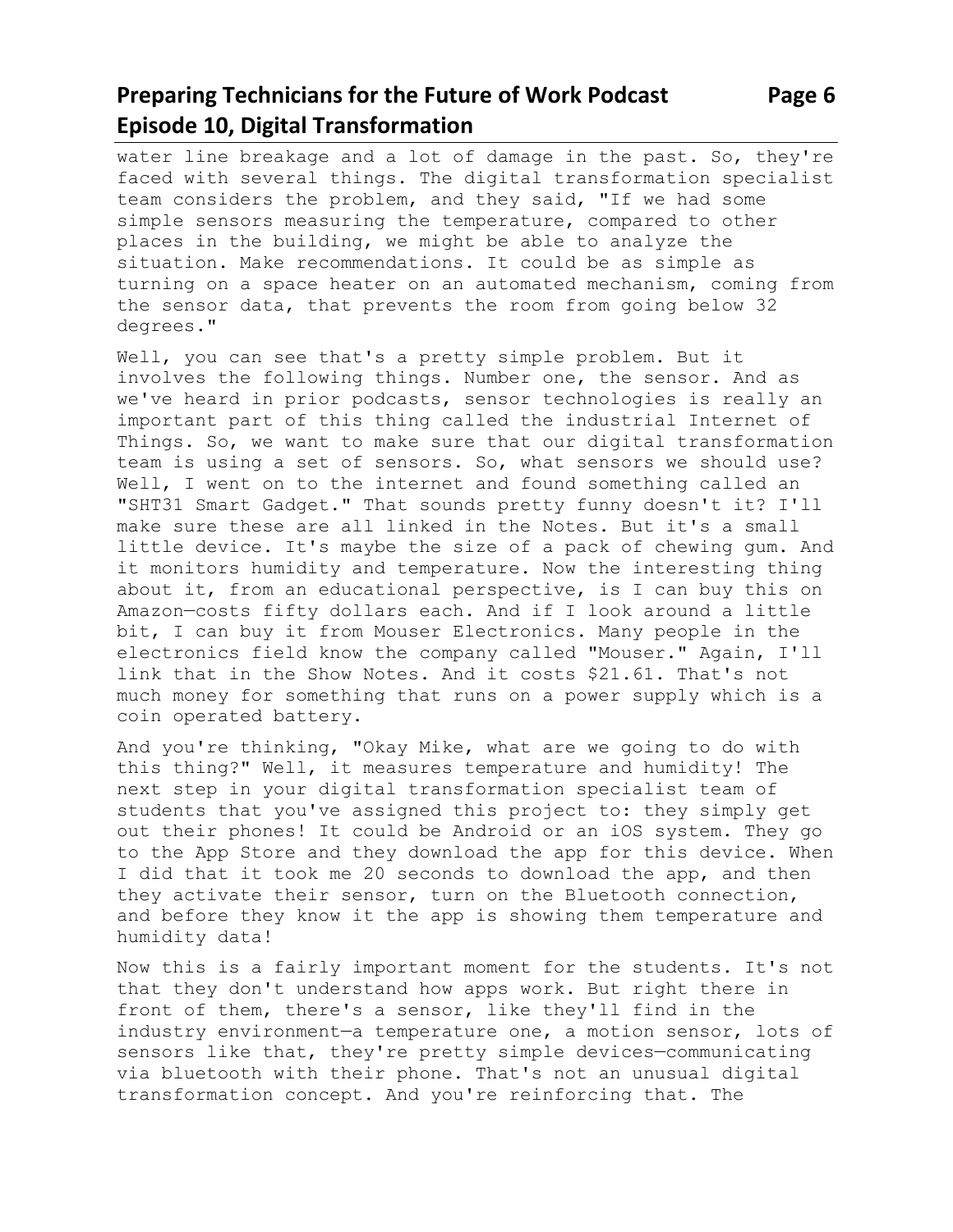# **Preparing Technicians for the Future of Work Podcast Page 7 Episode 10, Digital Transformation**

students have also had an "Aha! Moment" because they're using their own phone—which they use all the time—to connect to this device. Your team of students might be between two and four students. And believe me, if one of them has any problems with hooking it up to their phone, the other people on the team will help them. They just automatically do that. Students like to hover around their phones and show things to each other. So, this really works!

Number two. What has this got to do with the problem? Well now you want your team to think about the data logging function. In the app you can set the interval at which that you record this device, and you can send it by Bluetooth as a CSV (comma delimited file) and many of you know you can immediately transform that into an Excel spreadsheet. So, now the data is in their hands. Suppose they got ten sensors. And set them up in different parts of the building, or different areas. Well each of those sensors has its own Bluetooth identifier, so that they could uniquely acquire data from those sensors, and start looking at larger amounts of data, and making decisions. Again, I'll put details about this sort of simple activity in the Show Notes.

But the action I want you to take at the end of today's podcast is: number one, think about integrating digital transformation ideas into your student learning experiences—things that you do right now. Typically, again, it'll be project-based. But you can either use the materials you have at hand, or in today's world access lots of small sensors that are connected via a variety of ways to phones. You can get people looking at data and analyzing data. You'll be surprised what your students come up with.

This activity, when I prototyped it, the students were acquiring data, I would say, within 20 minutes from when they started the activity. I wondered, "How long it would take them to get going and actually do this?" Before I knew it, the students were downloading the app, they had the app going, and they showed me, "Look! I got this temperature data already!" So, it was a good moment. Take it beyond that. Say, "All right. What are you going to do with this data?" Take a look in the Show Notes at that learning activity that we described there, and maybe make your own version of it.

I also have several references about "digital transformation specialists." There's one rather long one from an extensive study done by Intel that looks at the impact on the workplace from these digital technologies: all the way from operators, first line workers, through technicians, through engineers—